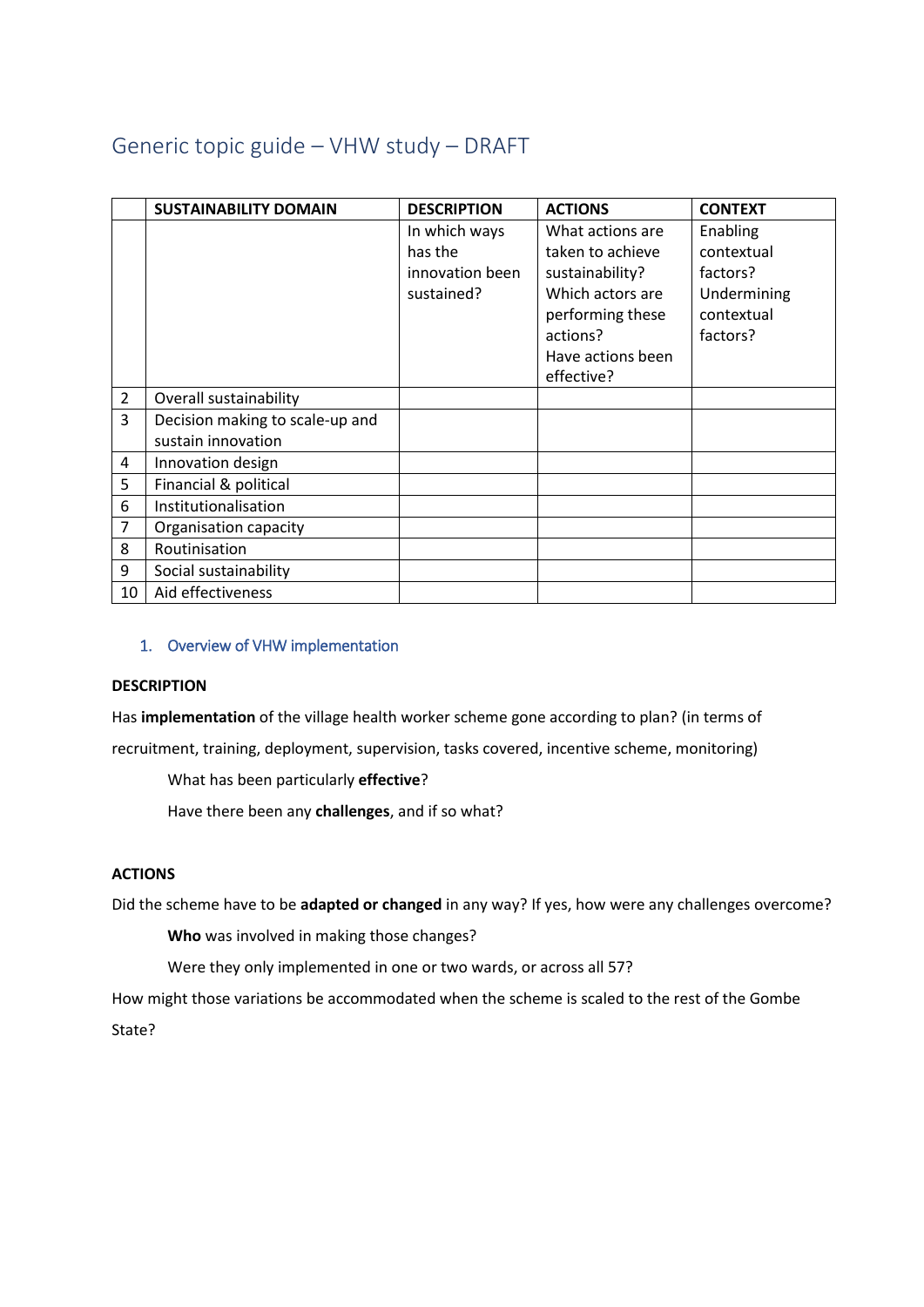#### 2. Overall sustainability of the VHW scheme

#### **DESCRIPTION**

Is the VHW scheme sustainable? In what ways? How long is it expected to be sustained?

#### **ACTIONS**

What key **actions** have fostered innovation sustainability?

Which **actors** performed/perform those actions?

Have these actions been **effective**?

How was the **decision** made to sustain the innovation?

What were the key **factors** influencing the decision to sustain the innovation? [probe – was evidence of cost/cost effectiveness a part of the decision making?]

Who were the main **actors** influencing the decision?

## **CONTEXT**

What are the main factors in the northeast Nigerian **context** enabling and undermining innovation sustainability?

Were **actions** taken to overcome any barriers?

#### 3. Decision making

How was the decision made to adopt and sustain the innovation at scale?

Who were the main **actors** influencing the decision? [Probe – individuals and organisations] What were the main **factors** influencing the decision? [probe – generation and presentation of evidence; government involvement in project; effective policy advocacy; support from champions and other organisations; scale-up was integrated within project design]

Did the **country context** influence the decision to adopt and sustain the innovation at scale? [probe – health and other development priorities; governance – how governments make policy decisions; influence of development agencies, civil society and other policy actors]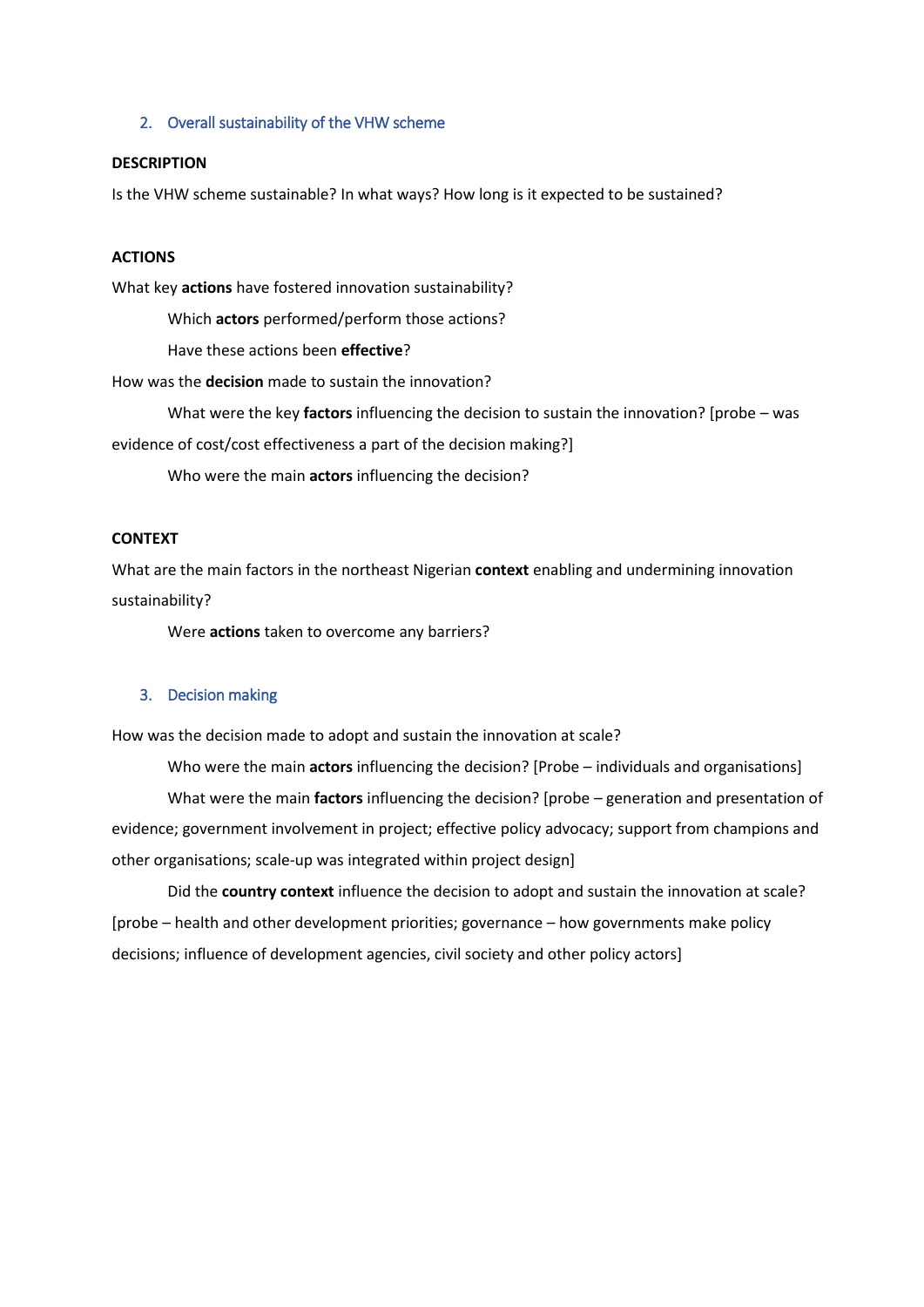## 4. Innovation - design for sustainability

## **DESCRIPTION**

Is the innovation designed to be sustainable? In what ways? [ probe – use table?]

| Relevant & important     | Addresses important and/or visible health problems/needs                  |  |  |
|--------------------------|---------------------------------------------------------------------------|--|--|
| Effective & advantageous | Impacts positively on communities' health                                 |  |  |
|                          | Has a comparative advantage over other innovations                        |  |  |
| Observable benefits      | Benefits and health impacts are visible                                   |  |  |
|                          | Benefits are easily demonstrated through evidence                         |  |  |
| Acceptable to health     | Culturally acceptable to sociocultural norms, religions, language, health |  |  |
| workers & communities    | beliefs and practices                                                     |  |  |
|                          | Appropriately branded using ideas and language meaningful to users        |  |  |
|                          | Seen as being owned by communities                                        |  |  |
|                          | Works with existing community structures and actors including village     |  |  |
|                          | committees and traditional birth attendants                               |  |  |
|                          | Benefits and incentivises health workers                                  |  |  |
|                          | Does not burden health workers by adding to their workload or making      |  |  |
|                          | them more accountable for failure                                         |  |  |
| Simple & low cost        | Simple/convenient to use and easily understood by health workers and      |  |  |
|                          | communities                                                               |  |  |
|                          | Low cost to implement at scale                                            |  |  |
|                          | Low human resource inputs required                                        |  |  |
|                          | Places no/minimal cost burden on user communities                         |  |  |
| Aligned & harmonised     | Builds on and aligns with existing government health systems              |  |  |
|                          | Addresses needs/fills gaps in government health programmes                |  |  |
|                          | Coordinates with other donor programmes                                   |  |  |
| Adaptable                | Adaptable to different geographical, socioeconomic and cultural contexts  |  |  |
|                          | Adaptable to different health systems contexts                            |  |  |
| Sustainable              | Avoids/has low recurrent costs                                            |  |  |
|                          | Includes local income generating schemes                                  |  |  |

#### **ACTIONS**

What **actions** were/are being taken to help ensure the innovation is designed to be sustainable?

Was evidence generated to support decision making? [probe – impacts evidence; operational evidence; cost evidence; other]

Which **actors** performed/perform those actions?

Have these actions been **effective**? How?

## **CONTEXT**

Are there **contextual** factors making it more of less difficult to design the innovation for sustainability?

Were **actions** taken to overcome any barriers?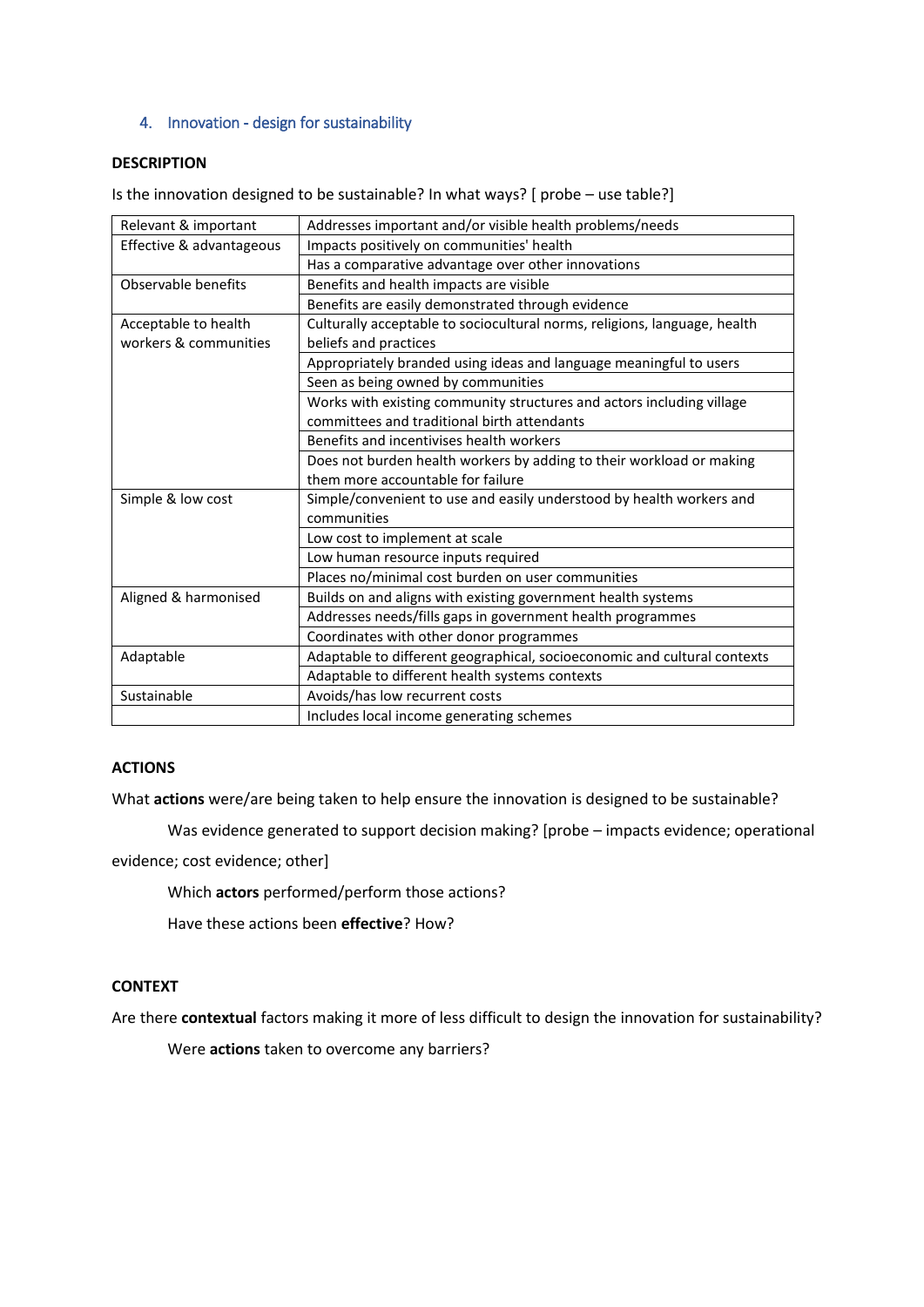## 5. Financial and political sustainability

#### **DESCRIPTION**

What **financing model** has been/will be adopted to support the continuation of the innovation? [probe

– government budgets; private sector investment; donor support; local income generation]

Which **actors** are providing sustainable financing?

What are the **strengths and limitations** of the model?

Is government able to financially sustain the innovation **without donor support**?

Is there **sustainable political support** for longer-term financing for the innovation?

Which **actors** support the sustainability of the innovation?

## **ACTIONS**

What **actions** enabled/are enabling political support and financial sustainability of the innovation to be achieved?

Which **actors** performed/perform those actions?

Have these actions been **effective**?

Have mechanisms been put in place for ensuring the sustained flow of finances to ground?

## **CONTEXT**

Are there **adequate** and **predictable** financial resources in the country context?

Were **actions** taken to overcome any barriers?

# 6. Institutionalisation

## **DESCRIPTION**

Has the innovation been **embedded in country institutions** – health policies; health systems; health services? [probe – legal, regulatory, budgetary frameworks; routine information systems; logistics and supply chains; human resources systems, monitoring]

## **ACTIONS**

What **actions** enabled/are enabling the innovation to be embedded within country institutions?

Which **actors** performed/perform those actions? Have these actions been **effective**?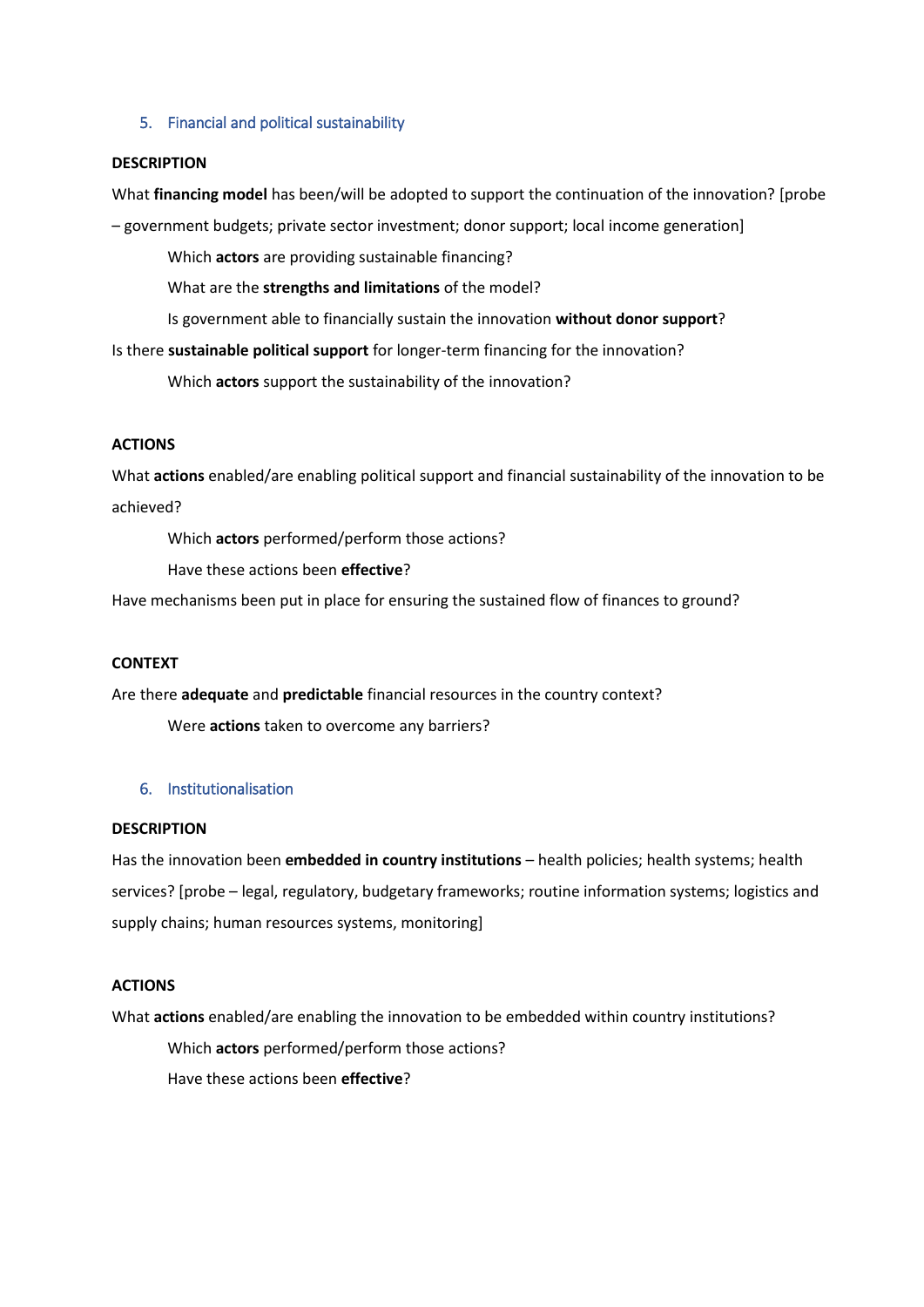#### **CONTEXT**

Are country institutions supportive or undermining of the introduction of the innovation? Which aspects? How? [probe – legal, regulatory, budgetary frameworks; routine information systems; logistics and supply chains; human resources systems]

Were **actions** taken to overcome any barriers?

#### 7. Organisational capacity / programmatic sustainability

#### **CONTEXT**

Does the health system have **sufficient capacity** to sustain the innovation? [probe – governance; financial systems; logistics and supply chains; information systems; human resources] Are there **weaknesses** in the health system than make it difficult to sustain the innovation? Were **actions** taken/will actions be taken to overcome any weaknesses?

## **ACTIONS**

Have **actions** been taken/will actions be taken to strengthen aspects of the health system to enable the innovation to be sustained?

Which **actors** performed/perform those actions? Have these actions been **effective**? How?

#### 8. Routinisation in health worker practices

#### **DESCRIPTION**

Have VHWs been adopted as part of routine practices within the health system?

What incentivised HWs to **adopt** the innovation?

What incentivises HWs to continue to use the innovation within their **routine practices**? [probe - supervision, support and training updates; low effort to learn, use and remember; 'fun' and 'pleasurable' to use; gives HW a sense of agency and control; helps HW perform their roles; increasing HW status and ability to persuade others; improves HW pride and awareness of their effective performance]

# **ACTIONS**

What **actions** have been taken/will be taken to encourage health workers to use the innovation within their routine practices?

Which **actors** performed/perform those actions?

Have these actions been **effective**? How?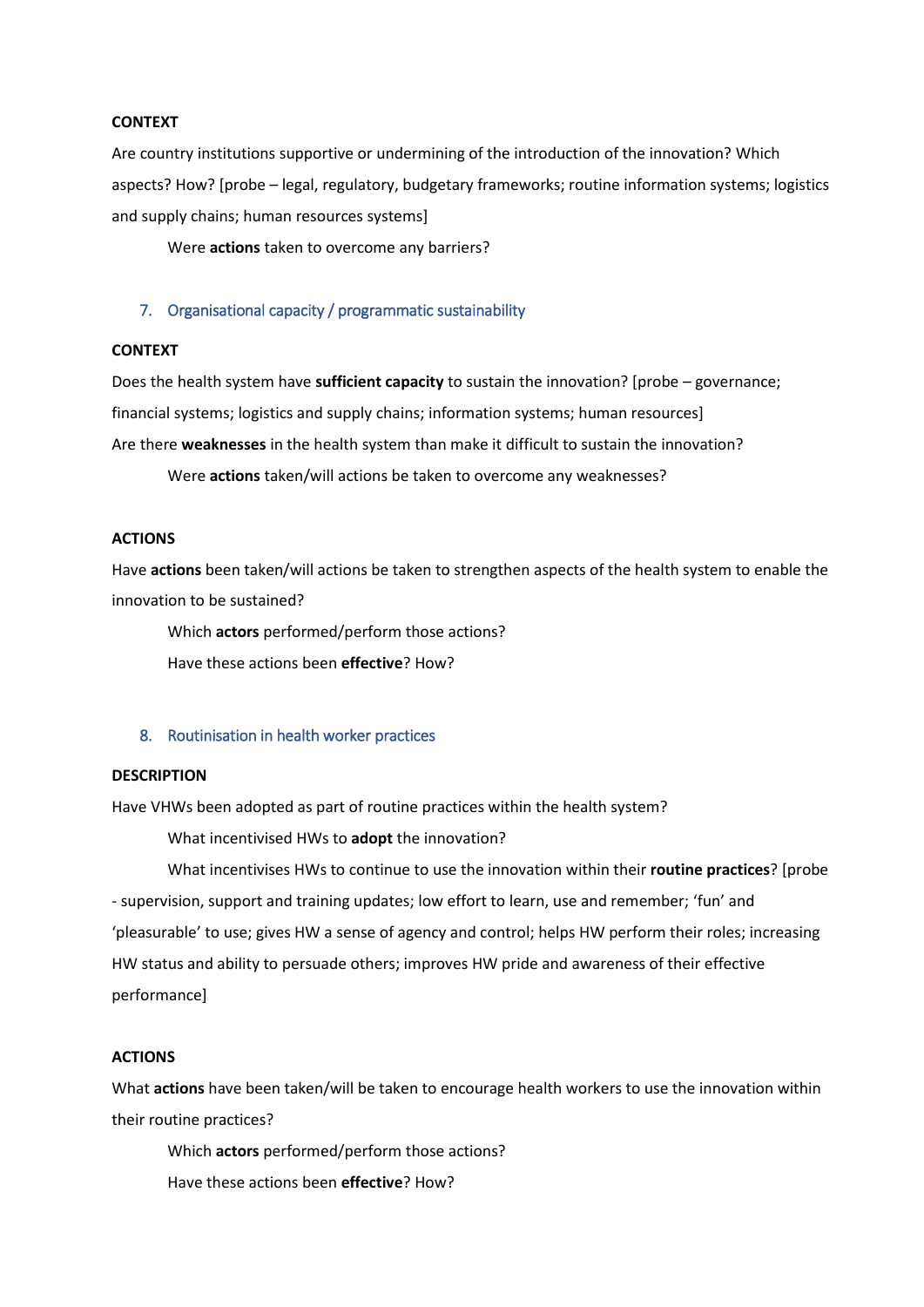#### **CONTEXT**

Are there **contextual** factors enabling or undermining health workers adopting the innovation within their routine practices? [probe – economic factors; geographical factors; sociocultural factors influencing HW behaviour]

Were **actions** taken to overcome any barriers?

#### 9. Social sustainability

#### **DESCRIPTION**

Is there longer term acceptance of and demand for the innovation from beneficiary communities? Are community structures and leaders supportive of the innovation? Is there community ownership of the innovation?

## **ACTIONS**

Have **actions** been taken/will actions be taken to foster acceptance, demand and ownership from beneficiary communities and support from community structures and leaders?

Which **actors** performed/perform those actions? [probe – actions to involve communities/community structures and leaders in designing and implementing the innovation?] Have these actions been **effective**? How?

## **CONTEXT**

Does the sociocultural **context** enable or undermine communities' acceptance of and demand for the innovation?

Were **actions** taken to overcome any barriers?

# 10. Aid effectiveness – behaviour of donors, government and implementers

How should **donors** behave (what approaches should they take) to foster scale-up and sustainability of externally funded innovations?

Probe –

Coordination – harmonisation and alignment and embracing country coordination mechanisms Embracing country ownership including using existing country systems Predictability of donor funding Transparency and accountability